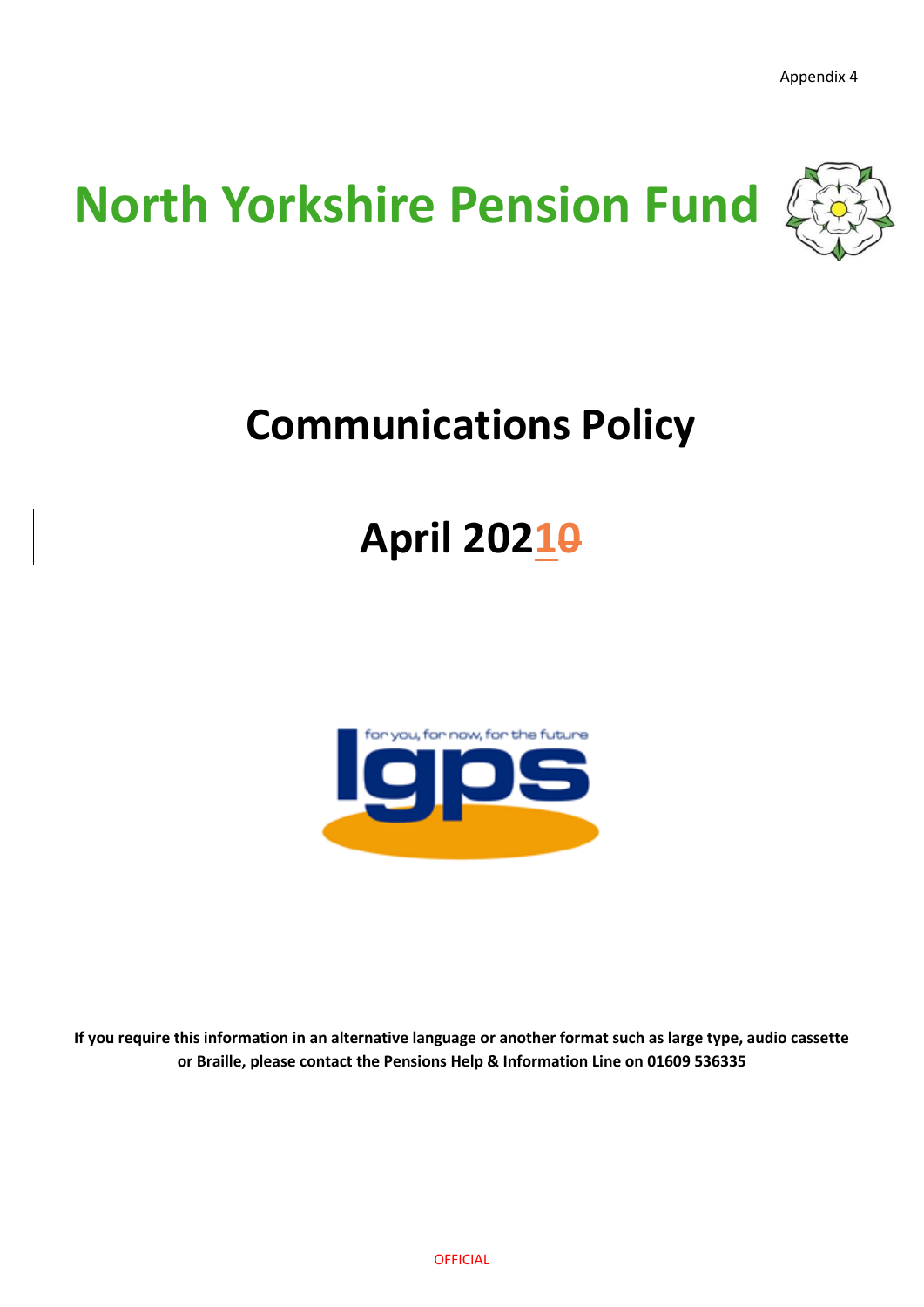## **Contents**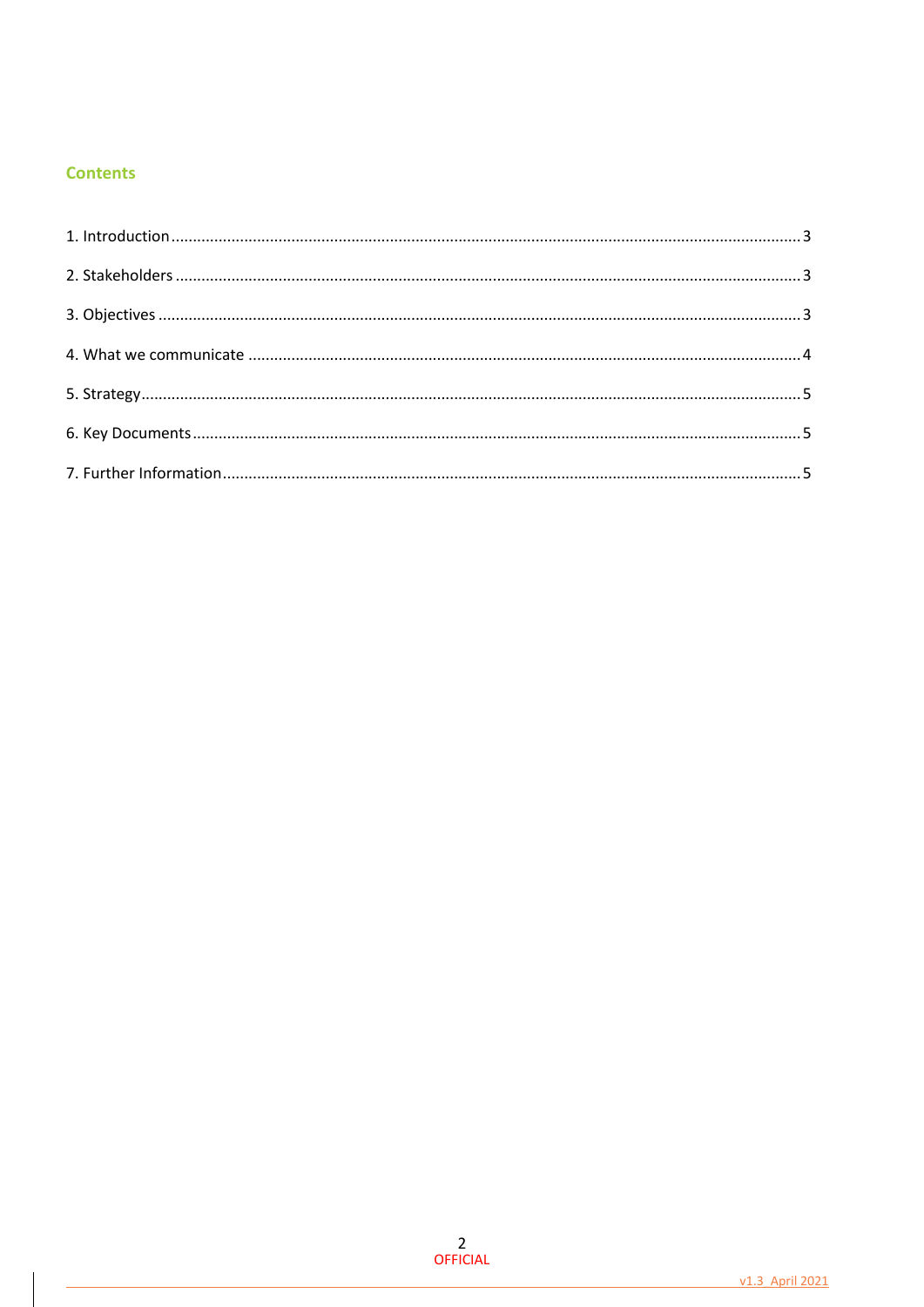## <span id="page-2-0"></span>**1. Introduction**

The North Yorkshire Pension Fund (the Fund) is administered by North Yorkshire County Council (NYCC). This policy sets out the Fund's strategy of engagement with its stakeholders and has been produced to satisfy the requirements of the Local Government Pension Scheme (LGPS) Regulations 2013.

The Pensions Regulator expects that our communications are accurate, clear and accessible and readily available at all times. With this in mind, we aim to keep our stakeholders informed about the scheme in a clear and understandable way. The Plain English principles have been adopted in all of our documents.

We will review this policy annually.

## <span id="page-2-1"></span>**2. Stakeholders**

#### **The key stakeholders for the Fund are:**

- scheme members and their representatives
- prospective scheme members
- scheme employers
- NYCC, as the scheme manager
- Pension Fund Committee
- Local Pension Board

#### **Other stakeholders who support the Fund include:**

- the Fund Actuary
- the Investment Adviser
- the Investment Consultant
- the Independent Professional Observer
- investment managers
- the asset custodian
- the AVC provider
- <span id="page-2-2"></span>the Fund Solicitor

#### **3. Objectives**

#### **Our key objectives are:**

- to keep all stakeholders informed about the management and administration of the Fund
- to provide clear and easy to understand information to enable informed decisions
- to promote the LGPS as an important and valued part of the employment package
- to identify and use the most appropriate means of communicating with stakeholders, taking account of their different needs
- to seek continuous improvement in the way we communicate
- to use technology to provide up to date and timely information

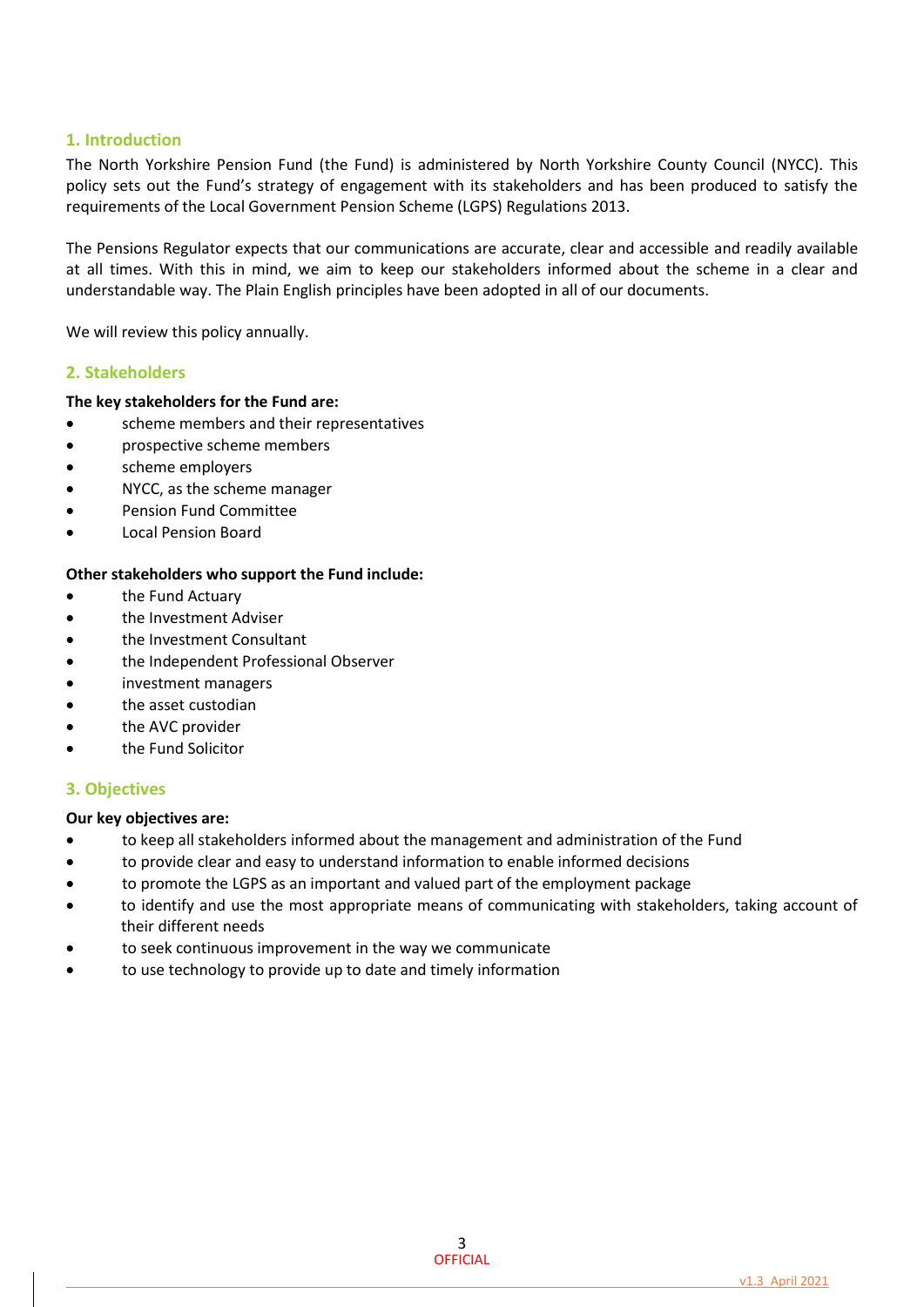## <span id="page-3-0"></span>4. What we communicate

We provide targeted communications to each of our stakeholder groups as outlined below.

| <b>Stakeholder</b>         | <b>Communication</b>            | <b>When</b>                       | <b>How</b>                             |
|----------------------------|---------------------------------|-----------------------------------|----------------------------------------|
| <b>Pension Fund</b>        | Committee papers                | Quarterly                         | Website, email, paper                  |
| <b>Committee</b>           | Retired members newsletter      | Annually                          | Website, email, paper                  |
|                            | Workshops                       | As required                       | Face to face                           |
|                            | 3rd party training              | As required                       | Face to face                           |
| <b>Local Pension Board</b> | Board reports                   | Quarterly                         | Website, email, paper                  |
|                            | Retired members newsletter      | Annually                          | Website, email, paper                  |
|                            | 3 <sup>rd</sup> party training  | As required                       | Face to face                           |
| <b>Scheme Employers</b>    | Periodic updates                | As required                       | Email                                  |
|                            | <b>Technical material</b>       | As required                       | Email                                  |
|                            | Dedicated area on website       | Permanently                       | Website                                |
|                            |                                 | available                         |                                        |
|                            | Bespoke training                | As required                       | Webinar, video, face to<br>face, Skype |
|                            | Employers guide                 | Permanently                       | Website                                |
|                            |                                 | available                         |                                        |
|                            | <b>Employer forums</b>          | Annually                          | Face to face                           |
|                            | <b>Pensions Administration</b>  | Permanently                       | Website, email                         |
|                            | Strategy                        | available                         |                                        |
|                            | <b>Charging Policy</b>          | Permanently                       | Website, email                         |
|                            |                                 | available                         |                                        |
|                            | Admission Agreements guide      | Permanently<br>available          | Website, email                         |
|                            | Academies guide                 | Permanently<br>available          | Website, email                         |
| <b>Scheme Members</b>      |                                 |                                   |                                        |
|                            | Scheme guides                   | Permanently<br>available          | Website                                |
|                            | Membership certificate          | Upon joining                      | Paper, online                          |
|                            | <b>Estimate of benefits</b>     | When                              | Email, online, paper                   |
|                            |                                 | requested                         |                                        |
|                            | Annual benefit statement        | Annually                          | Online, paper                          |
|                            | Retired members newsletter      | Annually                          | Website, paper, email                  |
|                            | Membership data online          | Permanently<br>available          | Online                                 |
|                            | Electronic satisfaction surveys | Upon                              | Online                                 |
|                            |                                 | retirement                        |                                        |
|                            | Pensioner pay advice            | Monthly                           | Online, paper                          |
|                            | Telephone helpline              | Available during<br>working hours | Telephone                              |
|                            | Website                         | Permanently                       | Website                                |
|                            |                                 | available                         |                                        |
| <b>Prospective Scheme</b>  | Scheme guides                   | Permanently                       | Website                                |
| <b>Members</b>             |                                 | available                         |                                        |
|                            | Telephone helpline              | Available during                  | Telephone                              |
|                            |                                 | working hours                     |                                        |
|                            | Website                         | Permanently                       | Website                                |
|                            |                                 | available                         |                                        |